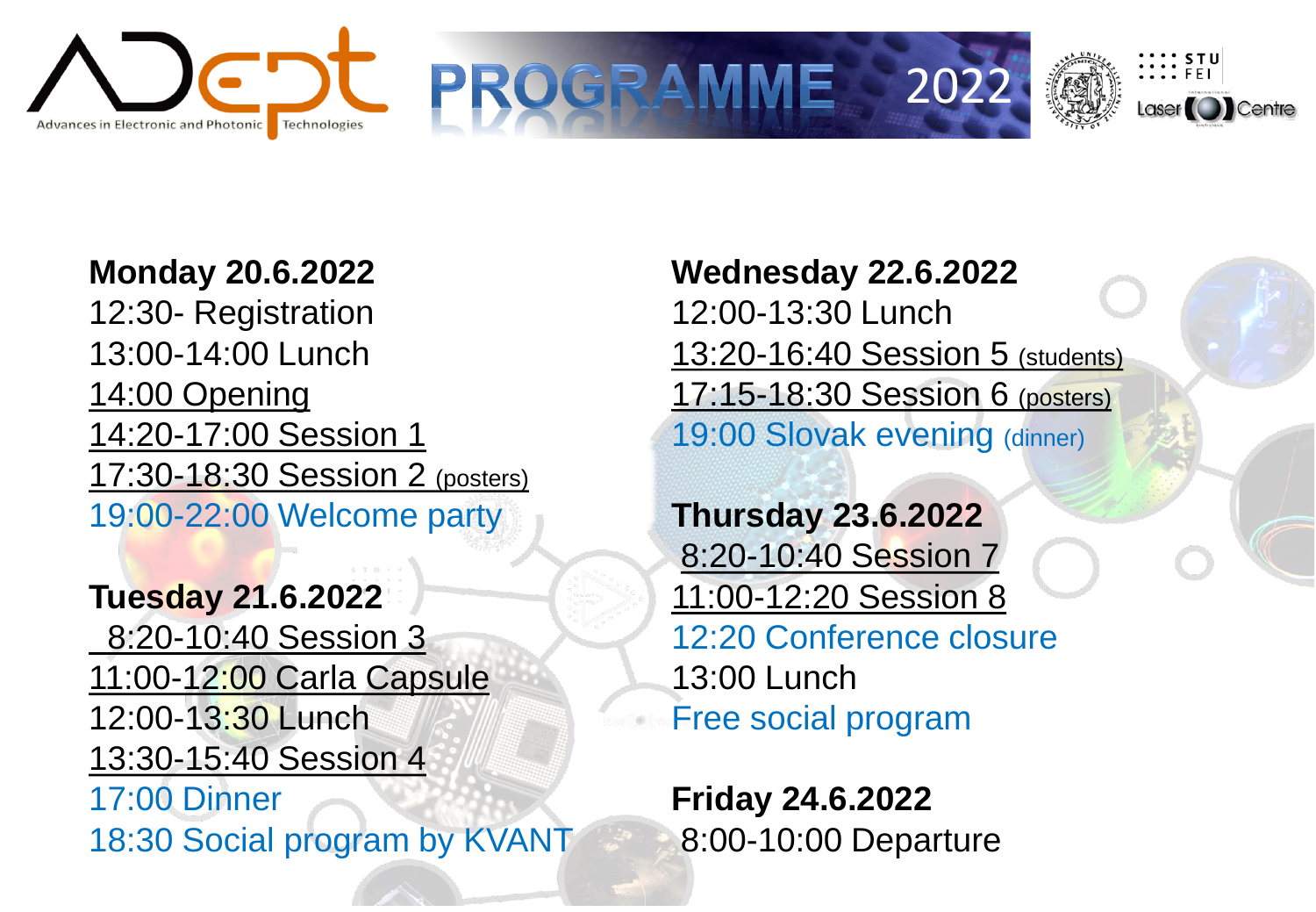

#### **session 1 chair: Kováč J.**







# *Monday, June 20*

#### **• Keynote lectures•**

- 14:00 *CONFERENCE OPENING*
- 14:20 **Luby Š. Milestones in the development of nanoscience and nanotechnology (1850 - 2020)**
- 15:00 **Vašinek V. New approaches in technology of fiber optic and photonic elements and sensors for applied industry**
- 

15:40 **Zehetner J. Recent challenges in micromachining of wide-bandgap materials and fabrication of MEMS for harsh environments**

16:20 **Godlewski M. Multifunctional oxides for bio applications**

*17:00 Coffee break*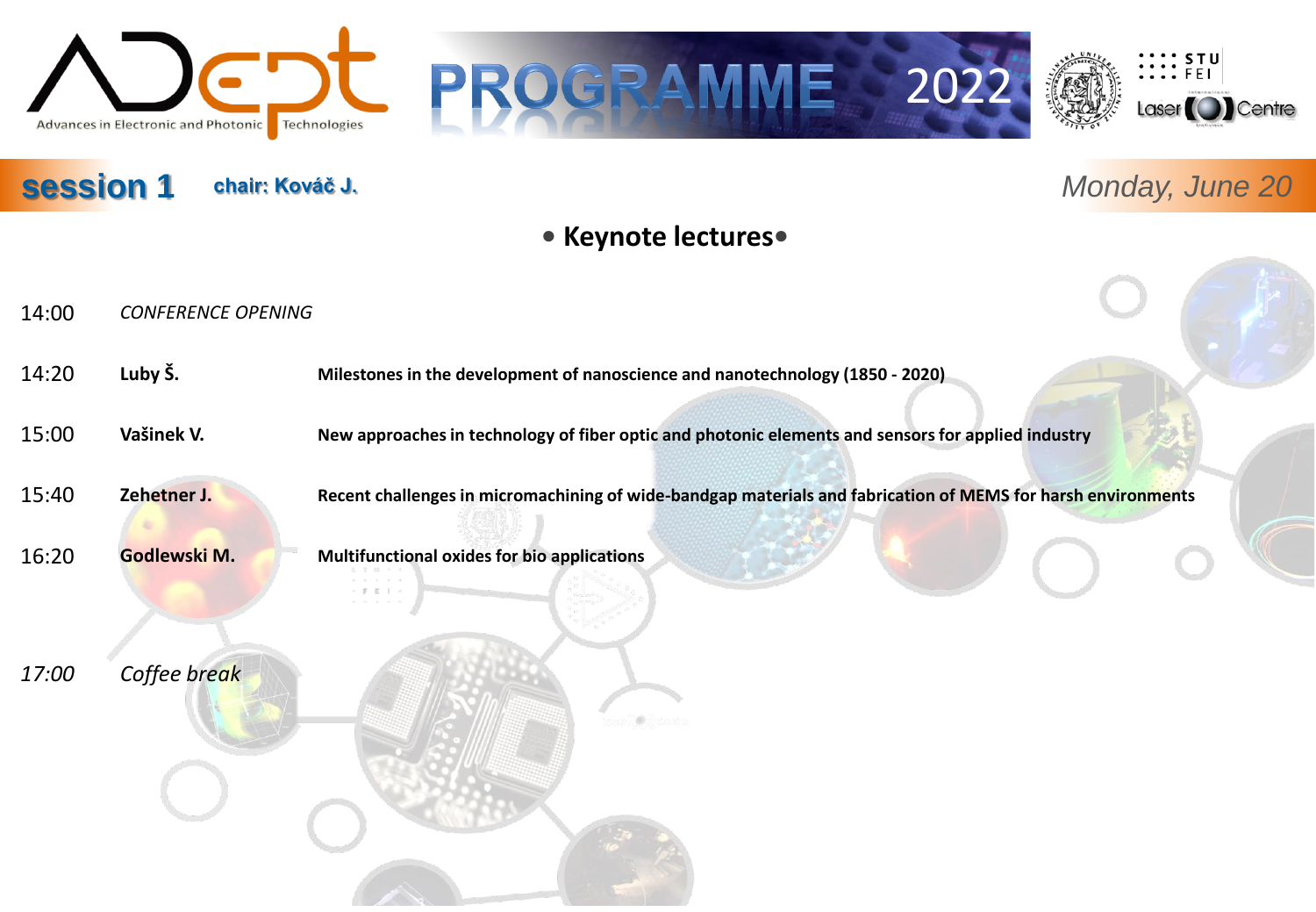





**session 2** *Monday, June 20* **host: Kováč J.**

# **17:30 - 18:30**

**• Posters •**

- 1 Vanko G. Diamond-Based RF MEMS Microheaters for Insects Behavior Monitoring
- 2 Vincze A. SIMS analysis of organic materials
- 3 Potocký Š. Optical biosensing by thin diamond films
- 
- 4 Chvala A. Thermo-Mechanical Simulation Study of Power Transistor Embedded in PCB
- 5 Kozarik J. Measurement of Dynamic On-Resistance of Packaged and Unpackaged GaN HEMTs and Effect of Repetitive Short-Circuit Stress
- 6 Pribytny P. Electro-thermal Characterizations, Compact Modeling and TCAD based Device Simulations of Power Electronics Modules
- 
- 7 Izsák T. Opitmization of mask material for deep reactive ion etching of GaAs structures
- 8 Lettrichova I. **IP-Dip inverted pyramids for SERS**
- 
- 9 Gašo P. Multimode interference splitter
- 10 Seyringer D. **Impact of Rib Waveguides on Performance of SiN-Based AWGs**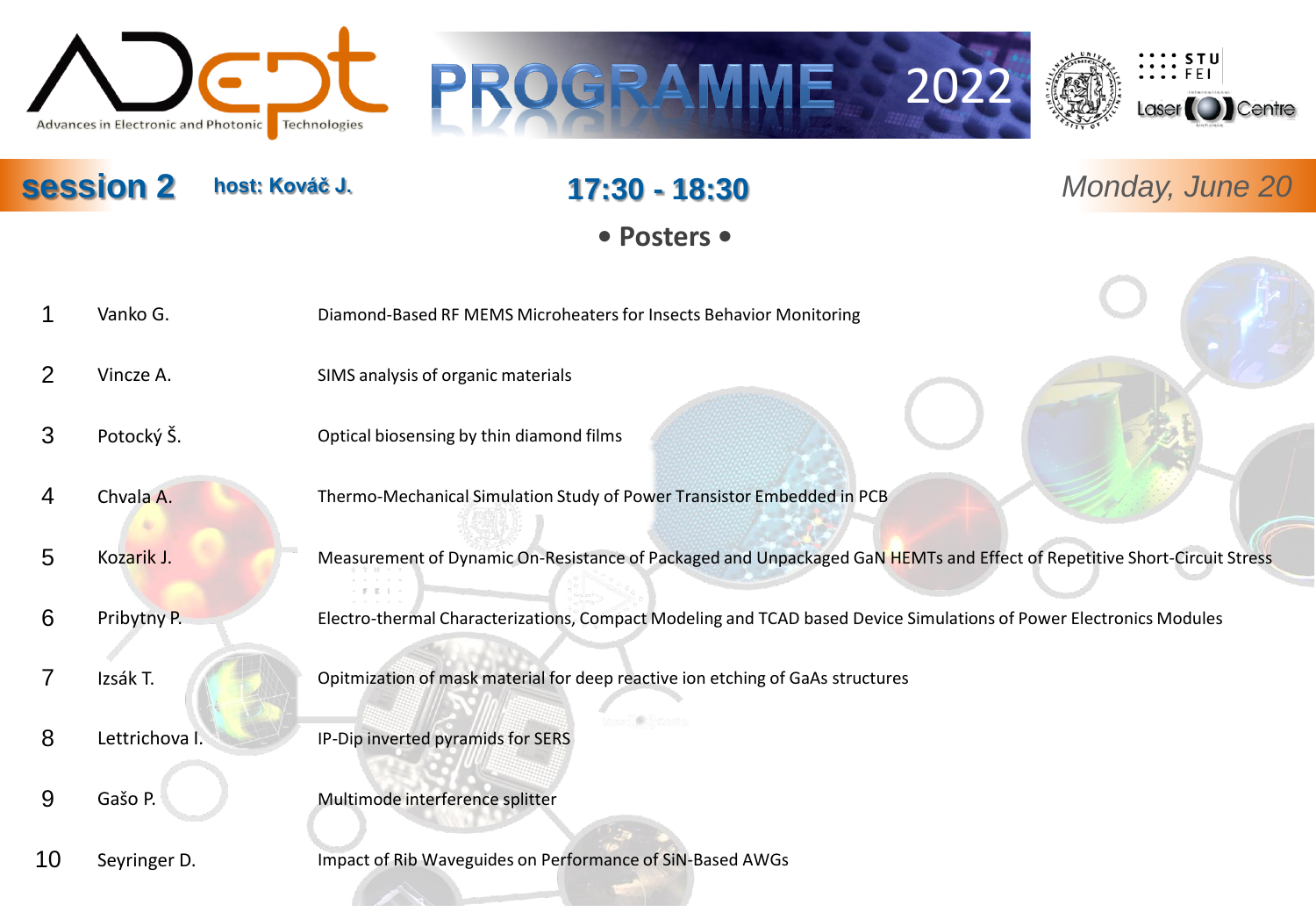





**host: Kováč J.**

## **17:30 - 18:30**

**• Posters •**

- 11 Chovan J. Design and modelling of a 2x2 optical switch
- 12 Jandura D. NSOM characterization of Talbot effect in 1D grating
- 13 Sojkova M. **Influence of the substrate on the growth of PtSe2 Films**
- 14 Jelínek M. Silica optical fibers in gamma radiation detection
- 15 Holá M. Compact diode laser system for dimensional metrology
- 16 Goraus M. Sensing Polymer Structures Based on Fabry-Perot Interferometer For Lab-On-Fiber Applications
- 17 Latal J. Temperature and mechanical strain dynamic changes measurement by fiber optic sensory network
- 
- 18 Marek J. Analysis of 15 A–1200 V class IGBTs under repetitive SC conditions
- 
- 19 Hulman M. Few-layer PtSe2: thickness-dependent metal-insulator transition and the growth on NbN
- 20 Novák J. **Improve the accuracy of your sensor data**

**session 2** *Monday, June 20*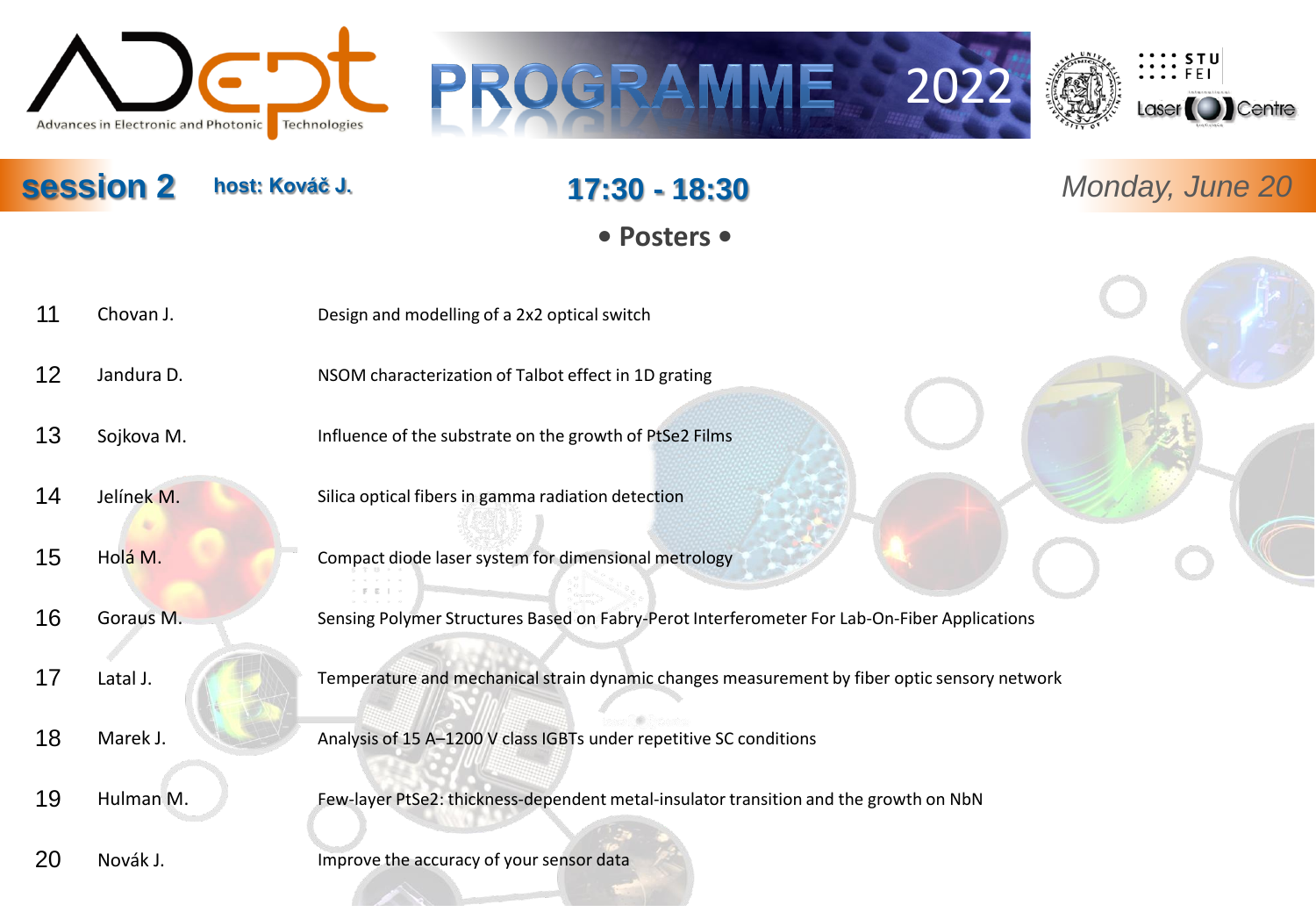





**chair: Paszkiewicz R.** *Tuesday, June 21*

## **• Organic electronics and nanotechnology•**

08:20 **Weis M. Organic transistors for sensors with molecular recognition** 09:00 **Stehlík Š. Nanodiamonds; tiny gemstones with rich science** 09:40 Kromka A. Growth of carbon allotropes in plasma CVD system 10:00 Novák J. MOVPE growth of edge rich GaP surfaces for preparation of Molybdenum Disulphide 10:20 Pribusová S. L. Epitaxial Growth of Hexagonal and Monoclinic Phase of MoTe2 on a Sapphire Substrate in One-Zone CVD Chamber *10:40 Coffee break 11:00 Carla Capsule 12:00 Lunch*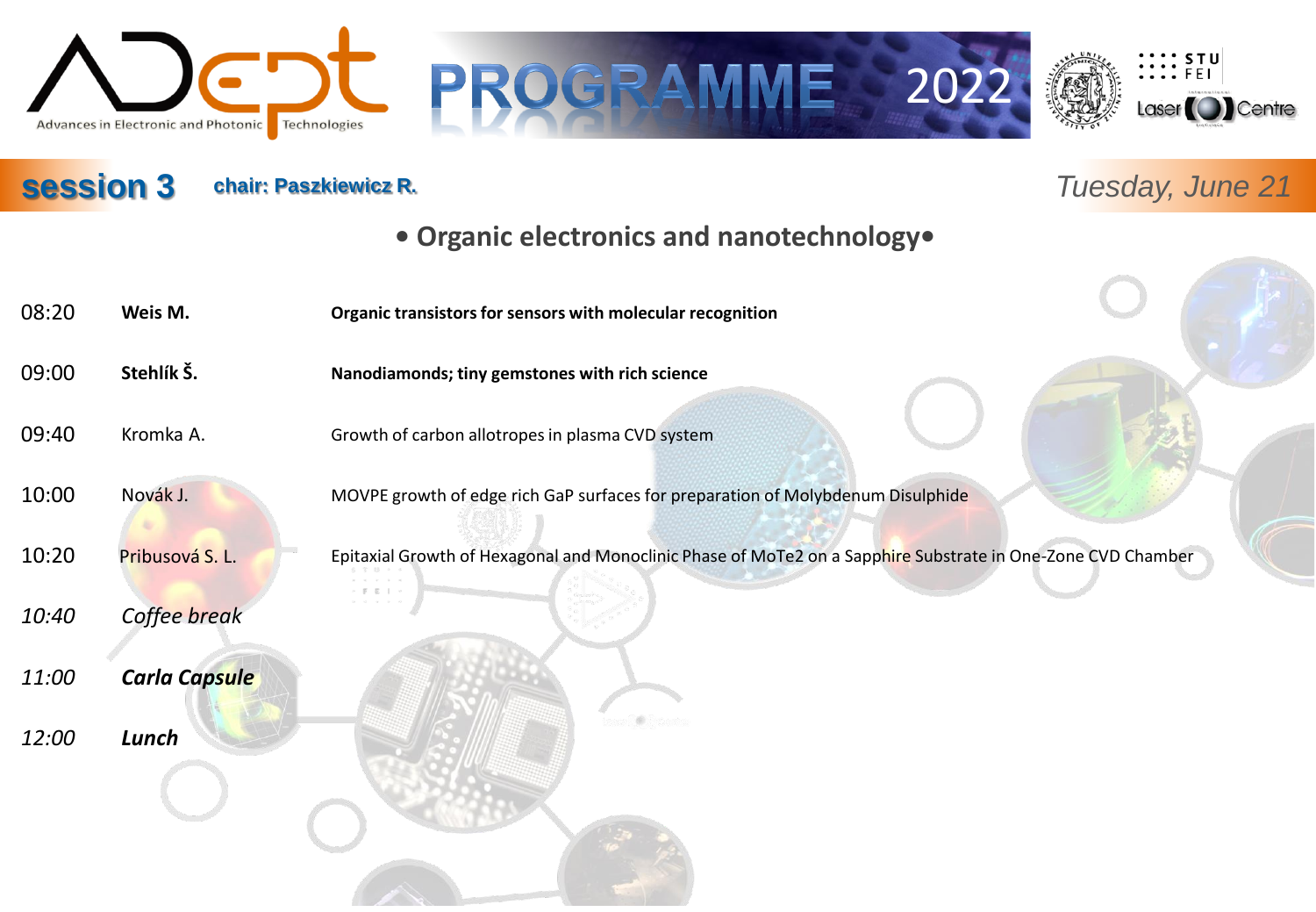

# GRAMME 2022





# **session 4**

# **chair: Uherek F.** *Tuesday, June 21*

#### **• Semiconductor structures •**

| 13:20 | <b>Bremond G.</b>    | A comparison approach in doping profiles characterization by electrical modes from scanning probe microscopy between ZnO<br>and GaN nanowires |
|-------|----------------------|-----------------------------------------------------------------------------------------------------------------------------------------------|
| 14:00 | Ruterana P.          | Transmission electron microscopy investigations of processes in InGaN/GaN heterostructures towards improving the light<br>emission efficiency |
| 14:40 | Dawidowski W.        | Influence of reactor cooling atmosphere on structural and optical properties of dilute nitrides grown by AP-MOVPE                             |
| 15:00 | Prazmowska-Czajka J. | Technology of electronic mesh structures                                                                                                      |
| 15:20 | Radziewicz D.        | Investigation of reflectivity of different Ti/Au metalizations for application in QC VCSEL                                                    |

- *17:00 Dinner*
- *18:30 Social program sponsored by*

 $\mathbb{F}^{\times} \to \mathbb{F}$ 

**KVANT**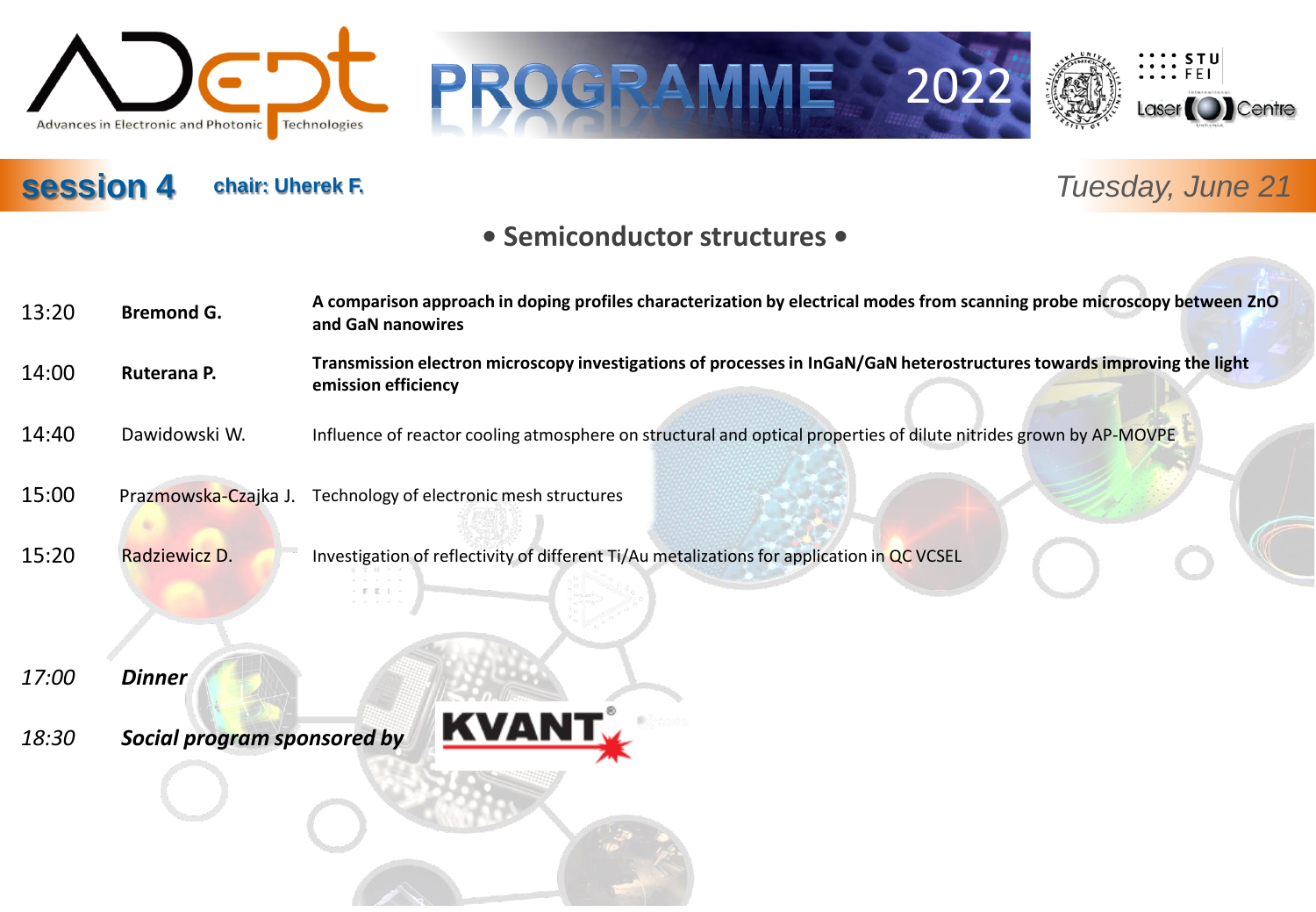

# **chair: Pudiš D.** *Wednesday, June 22*

 $\frac{1}{2}\cdots\frac{1}{2}\sum_{i=1}^{n}$ 

Laser<sup>(</sup>O)Centre

#### **• Student competition•**

GRAMME 2022

| 12:00 | Lunch               |                                                                                                        |
|-------|---------------------|--------------------------------------------------------------------------------------------------------|
| 13:20 | Piejko A.           | Contrast of surface potential in doped monolayers of van der Waals crystals                            |
| 13:30 | Hrubišák F.         | Growth and properties of Ga2O3 on 4H-SiC using liquid-injection MOCVD                                  |
| 13:40 | Serecunova S.       | Comparison of 3D 1×4 Splitters based on different splitting aproaches                                  |
| 13:50 | Stepniak M.         | Parasitic masking during GaN SA-MOVPE under increased pressure conditions                              |
| 14:00 | Vojteková T.        | Optical Characterisation of MoTe2 Thin Films                                                           |
| 14:10 | Matuš M.            | Investigation of Electrically Active Defects in Quasi-vertical GaN Devices for High Power Applications |
| 14:20 | Ramdani R.          | The mechanism of crystallographic degradation in InAlN/GaN heterostructures                            |
| 14:30 | Kovaľ F.            | Simulation and modeling of electrical properties and reliability of power IGBT elements and modules    |
| 14:40 | Mrena D.            | 2D PhC slab fabrication and leaky modes visualization                                                  |
| 14:50 | <b>Coffee Break</b> |                                                                                                        |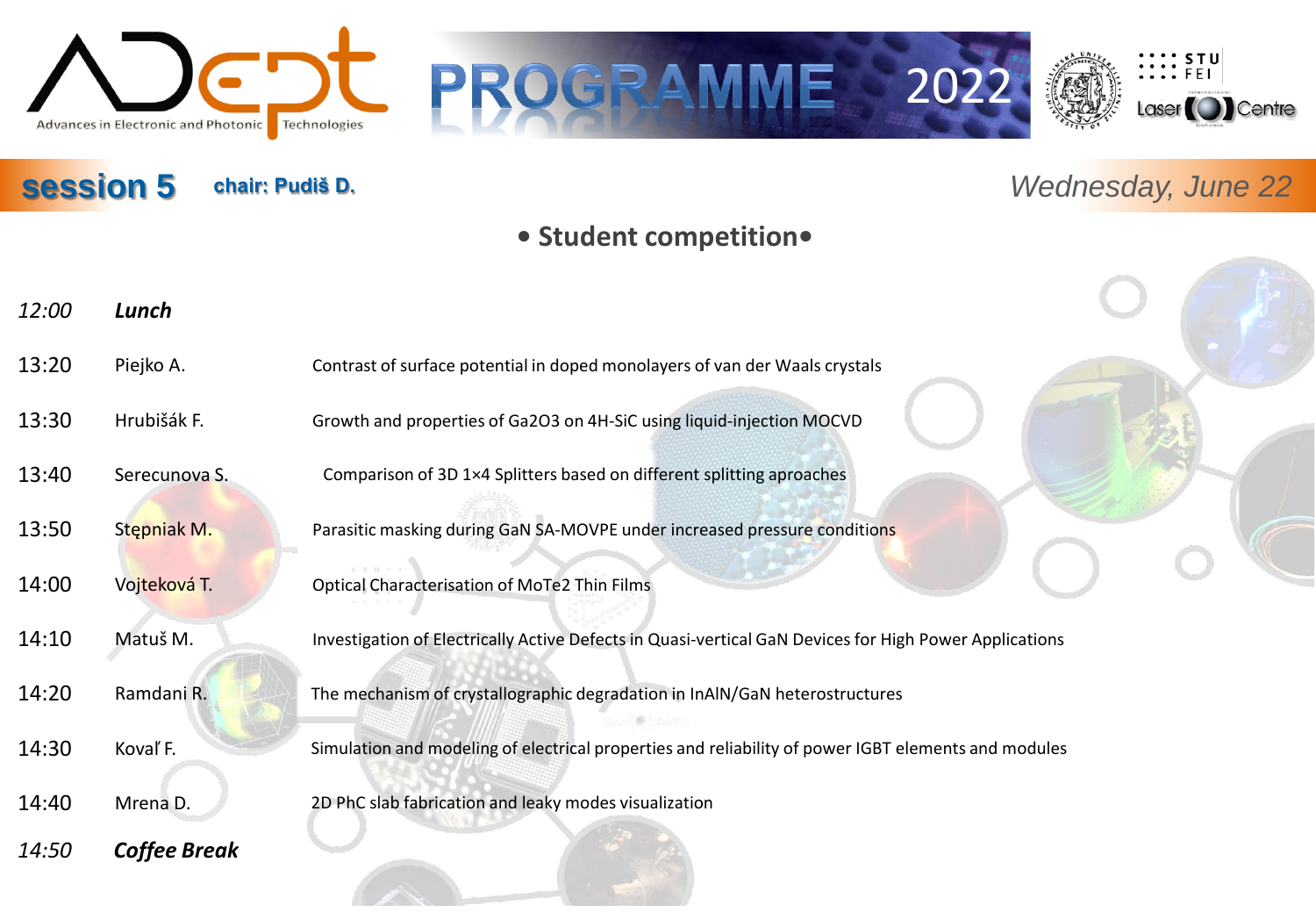

# **chair: Sciana B.** *Wednesday, June 22*

 $\frac{1}{2}\cdots\frac{1}{2}\sum_{i=1}^{n}$ 

Laser<sup>(</sup>O)Centre

#### **• Student competition•**

GRAMME 2022

| 15:00 | Režo V.        | Environmental chamber for measuring gas sensors                                         |  |
|-------|----------------|-----------------------------------------------------------------------------------------|--|
| 15:10 | Hrdá J.        | Influence of Li-doping on the structural properties of thin-layer MoS2 films            |  |
| 15:20 | Miček P.       | Focusing of the near-field probe emission by means of hyperbolic layered metamaterial   |  |
| 15:30 | Sobota M.      | Organic charge-modulated field-effect transistor for biosensing application             |  |
| 15:40 | Esfahani N. E. | Strong Field Enhancement of the Film Coupled Nanoparticle Plasmonic Bsed Structure      |  |
| 15:50 | Feiler M.      | Design and simulation of grating for fiber-to-chip coupling on SION material platform   |  |
| 16:00 | Hausner M.     | Fabrication of SiON photonic waveguides and analysis of ICP/RIE etch rates              |  |
| 16:10 | Mizera T.      | Polymer based 3D 1x4 MMI splitter                                                       |  |
| 16:20 | Keshtkar J.    | Structural and electrical properties of NiO thin films grown by DC magnetron sputtering |  |
| 16:30 | Kočí M.        | PtSe2 and MoS2 active layers for gas sensing at room temperature                        |  |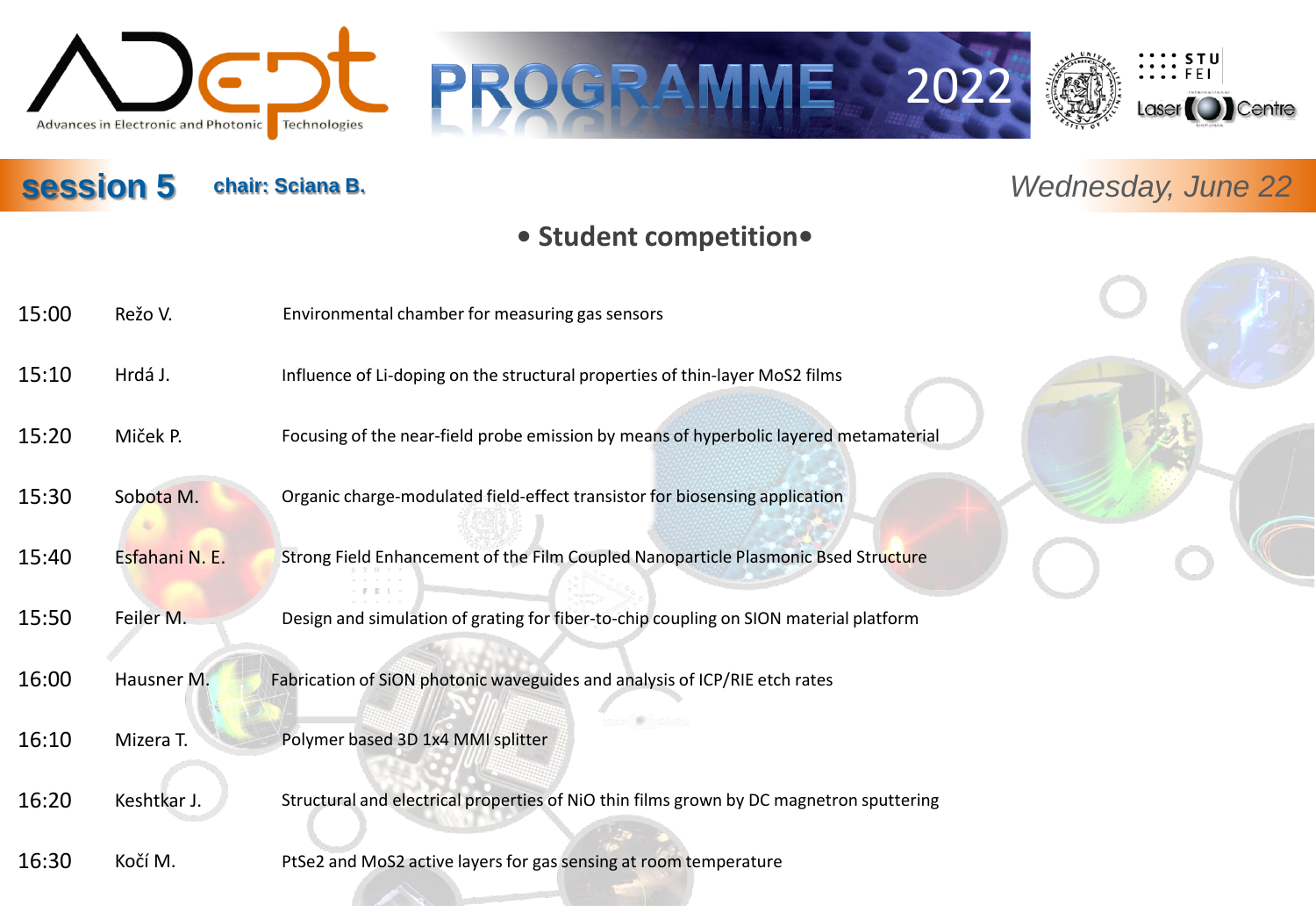





**session 6 host: Kováč J. 17:00 - 18:30** Wednesday, June 22 **host: Kováč J.**

# **17:00 - 18:30**

**• Posters •**

- 1 Debnár T. Analysis of the movement of employees on the construction site using IoT sensors
- 2 Cernaj L. Wireless temperature sensor for use in healthcare
- 3 Foltán E. Design and fabricatrion of ecg signal generator
- 
- 4 Kokavec O. Preparation technologies of OLED (organic light-emitting diodes) with emission dopant
- 5 Nevřela J. Organic field-effect transistors using ink-jet printing
- 6 Micjan M. Evaluation of organic semiconductor parameters of DNTT in organic field-effect transistors devices
- 
- 7 Ziman M. Design and simulations of 1xN polymer-based MMI splitters
	-
- 8 Režo V. Air monitoring systems for schools and Universities
- 9 Vanderka A. Thermal and pressure tests of fiber FBGs and Fabry-Perot interferometers manufactured from PDMS at the fibers tips
- 

10 Florovič M. Thermal resistance utilization as a key parameter for HEMT average temperature determination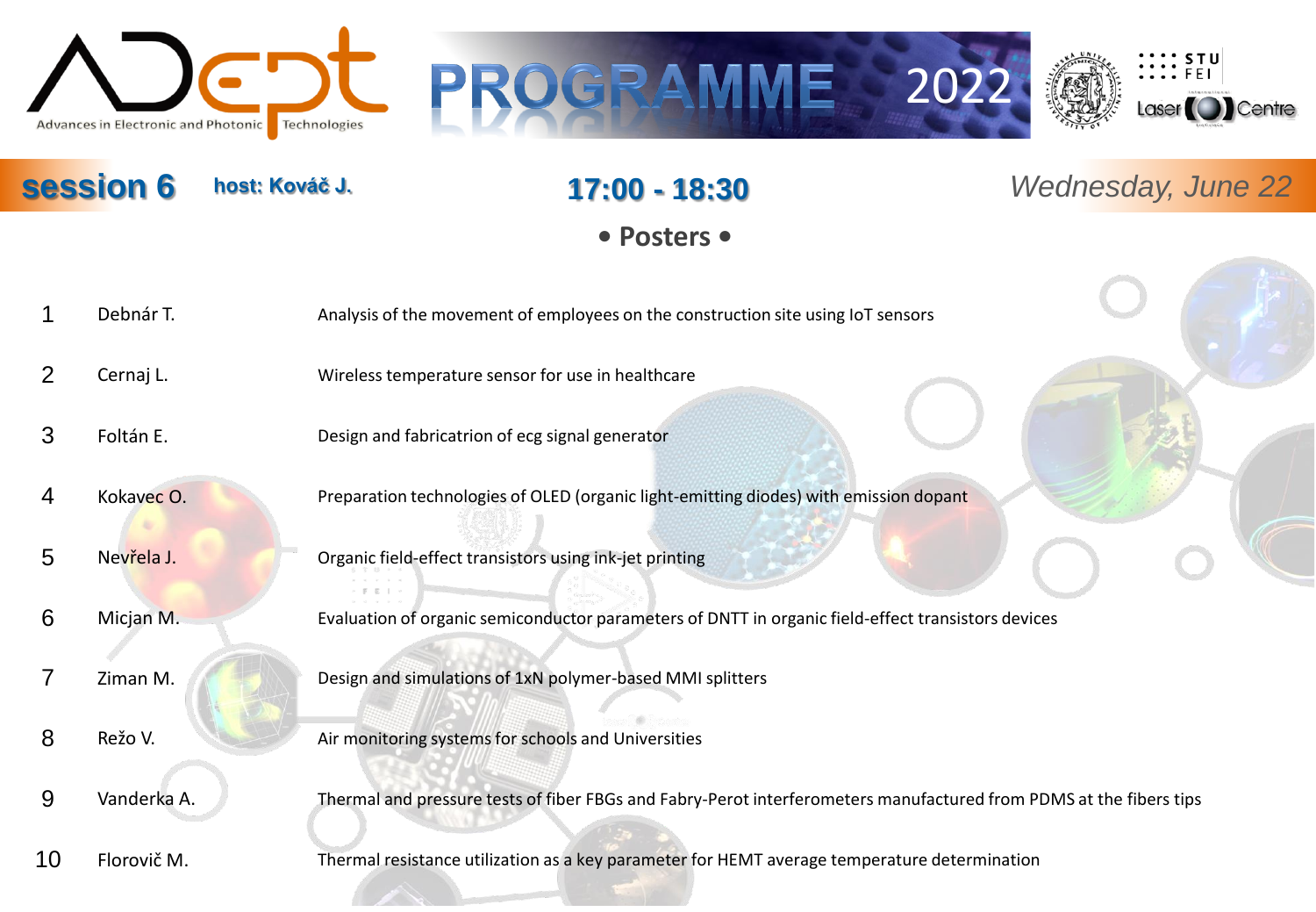





**session 6 host: Kováč J. 17:00 - 18:30** Wednesday, June 22 **host: Kováč J.**

**17:00 - 18:30**

**• Posters •**

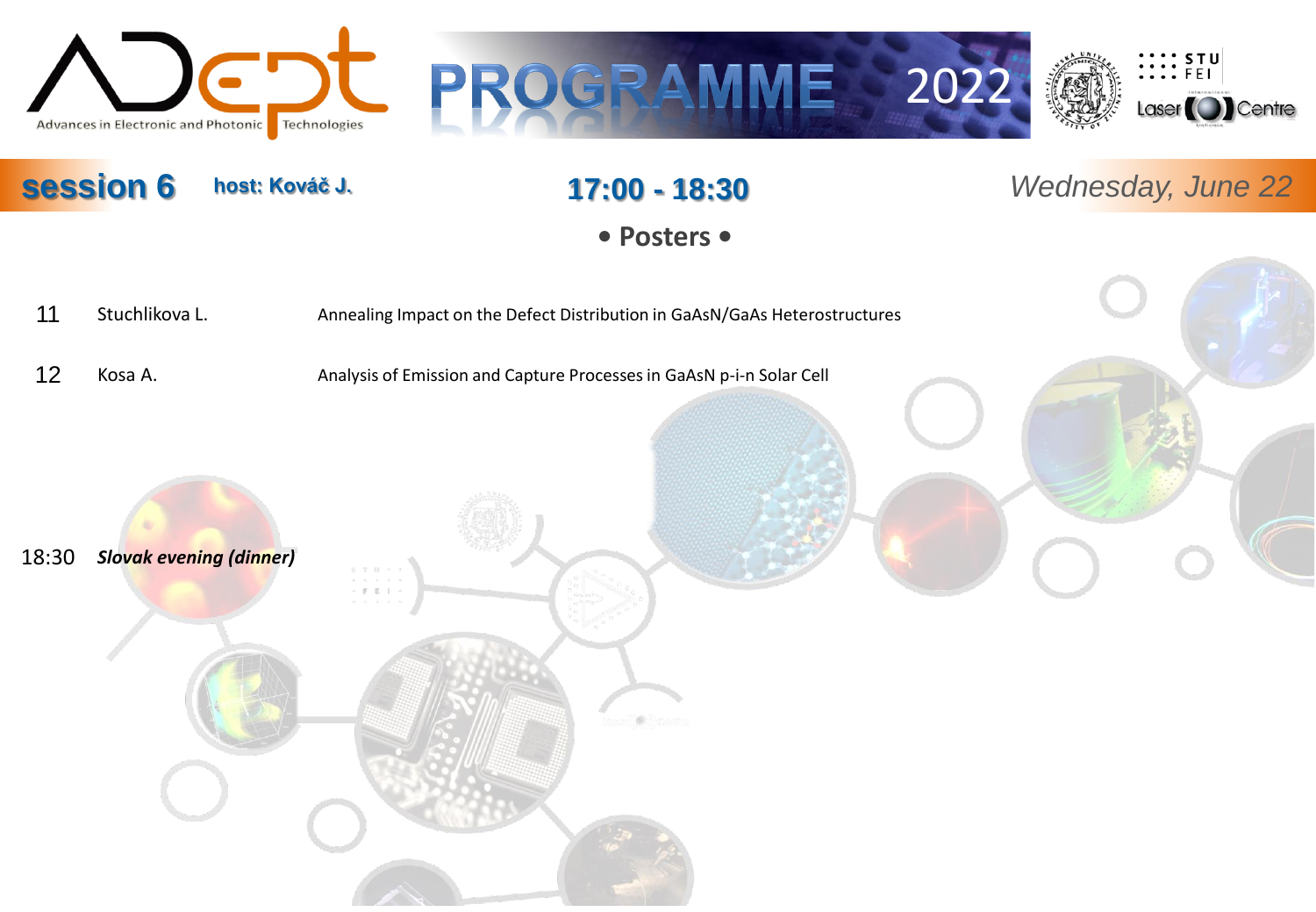







# **chair: Novák J.** *Thursday, June 23*

#### **• Optoelectronics and Photonics •**

| 08:20 | Zapien J. A.   | Advancing in-situ and in-operando optical characterization strategies for energy devices       |
|-------|----------------|------------------------------------------------------------------------------------------------|
| 09:00 | Hinderhofer A. | In-situ Structural Characterization of Lead Halide Perovskite Solar Cells                      |
| 09:40 | Hrabina J.     | Dissemination of precise frequencies over a free-space optical link                            |
| 10:00 | Miliaieva D.   | Electronic properties of HPHT nanodiamonds for photovoltaics                                   |
| 10:20 | Novotny P.     | Special blazed gratings for spectral selectivity in CO2 lasers used in a DIAL detection system |
|       |                |                                                                                                |
|       |                |                                                                                                |
| 10:40 | Coffee break   |                                                                                                |
|       |                |                                                                                                |
|       |                |                                                                                                |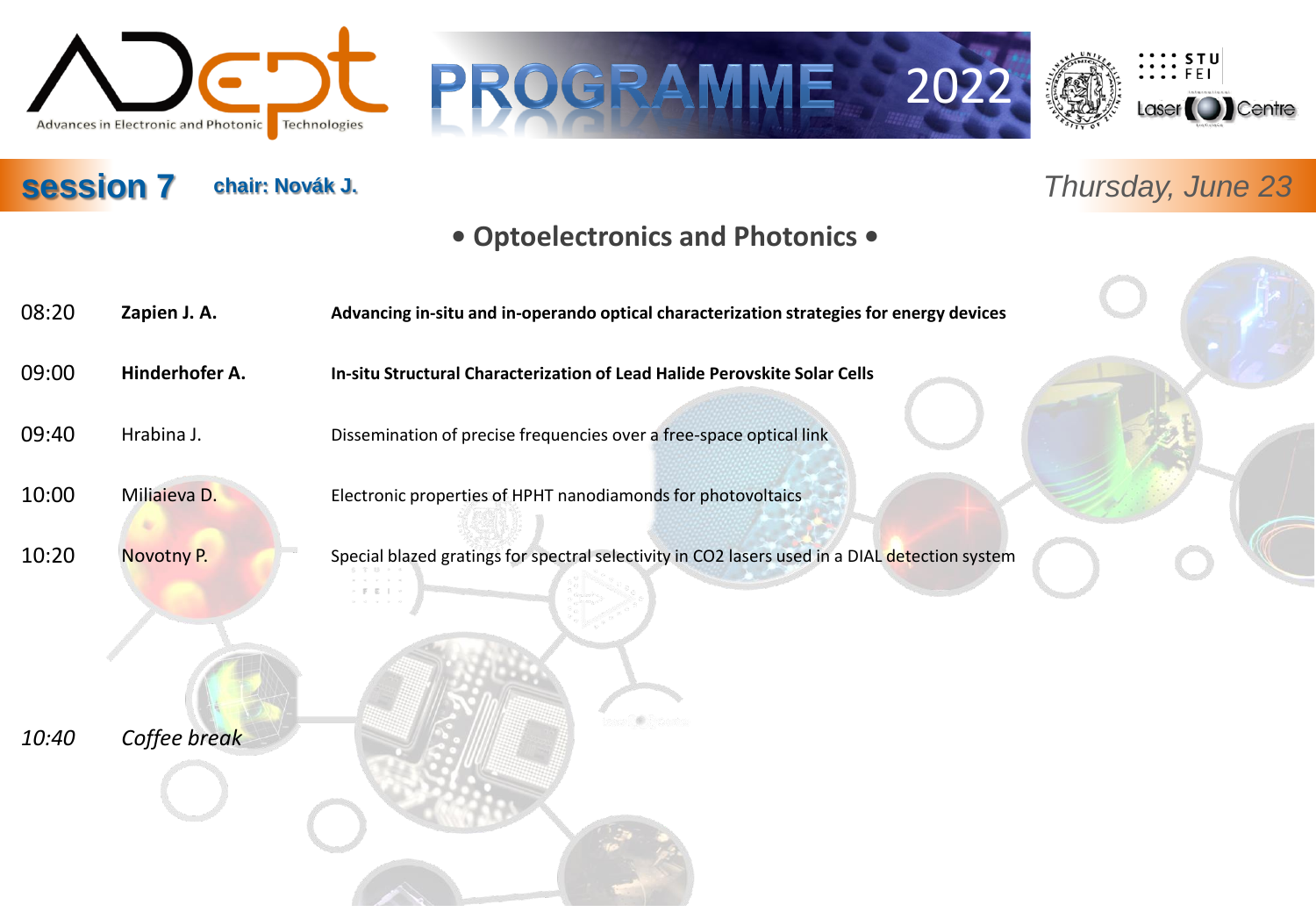







# **chair: Stuchlíková Ľ.** *Thursday, June 23*

#### **• Semiconductor devices•**

 $\Box$ 

| 11:00 | Huran J.            | Effect of electric field on the photoelectron emission properties of very thin carbon films prepared by electron beam-plasma<br>vacuum deposition |
|-------|---------------------|---------------------------------------------------------------------------------------------------------------------------------------------------|
| 11:20 | Osvald J.           | Anomalous intersection point of Schottky diodes i-v curves measured at different temperatures                                                     |
| 11:40 | Haško D.            | Advanced methods for quantitative nanomechanical characterization of soft specimens                                                               |
| 12:00 | Chvala A.           | Electro-Thermal Simulation Analysis and Optimization of Power IGBT under UIS Test Condition                                                       |
| 12:20 | Conference closure  |                                                                                                                                                   |
| 13:00 | Lunch               |                                                                                                                                                   |
|       | Free social program |                                                                                                                                                   |